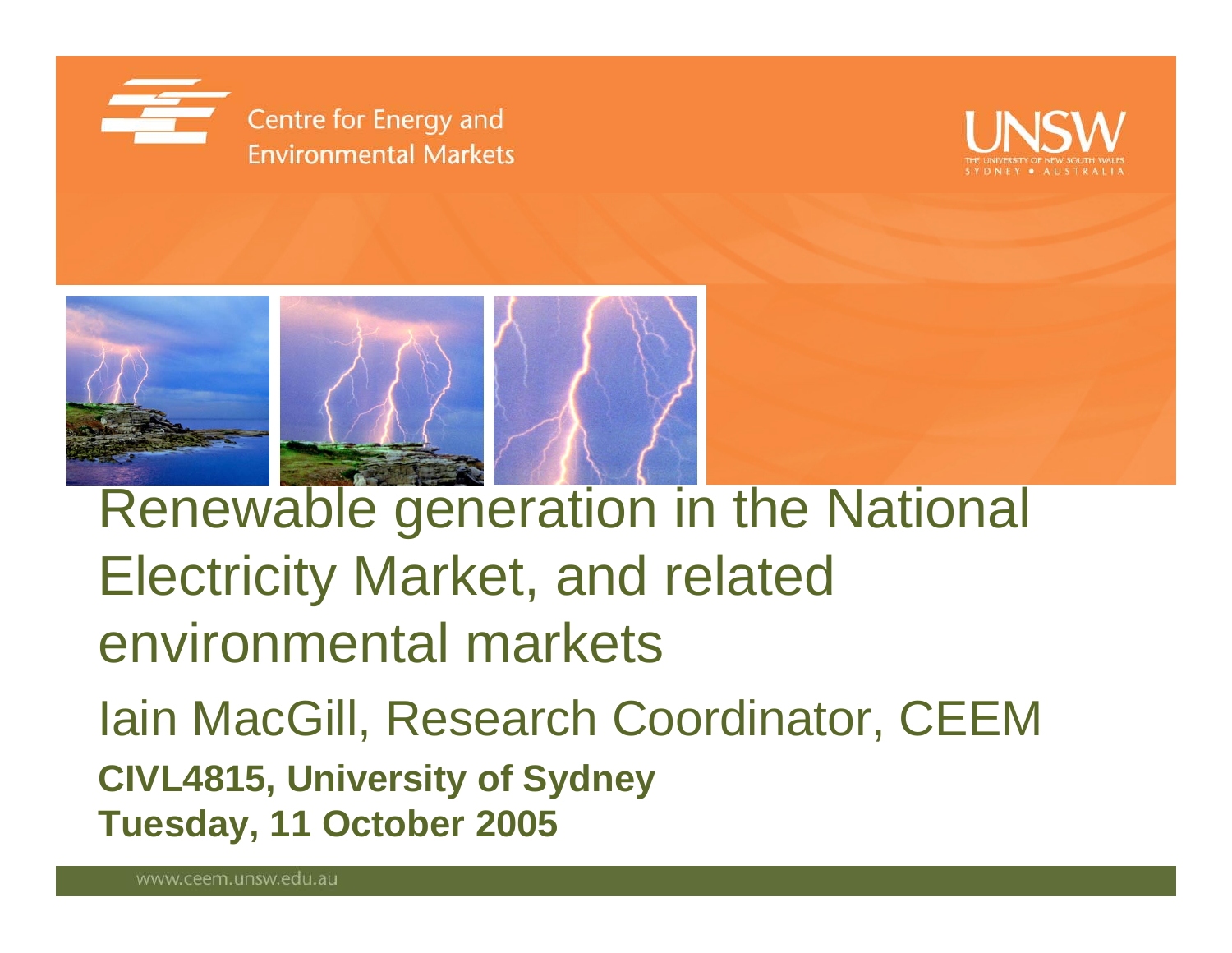



#### CEEM established …

- – *to formalise* growing interest + interactions between UNSW researchers in Engineering, Commerce + Economics, Arts + Social Sciences, Science, AGSM, IES…
- – *through Research Centre* undertaking research in interdisciplinary design, analysis + performance monitoring of energy + environmental markets, associated policy frameworks
- *in areas* of
	- **Physical energy markets (with an initial focus on ancillary services,** spot market + network services for electricity + gas)
	- Energy-related derivative markets (financial + environmental including interactions between derivative and physical markets)
	- **Policy frameworks and instruments in energy and environment**
	- Experimental market platforms and AI 'intelligent agent' techniques to aid in market design
	- **Economic valuation methodologies**
- www.ceem.unsw.edu.au

Renewable generation in the NEM and related environmental markets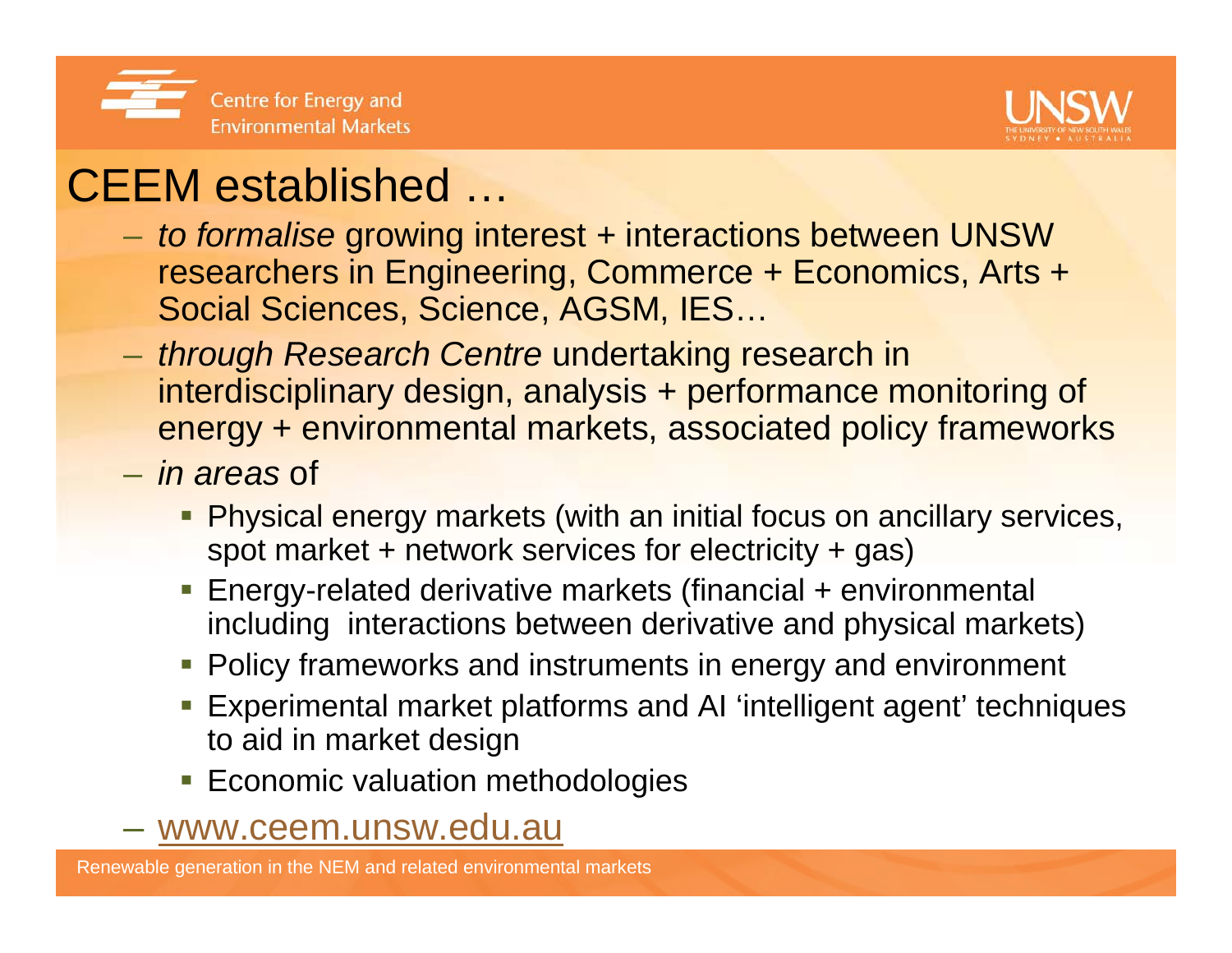



### Some dimensions of technological change

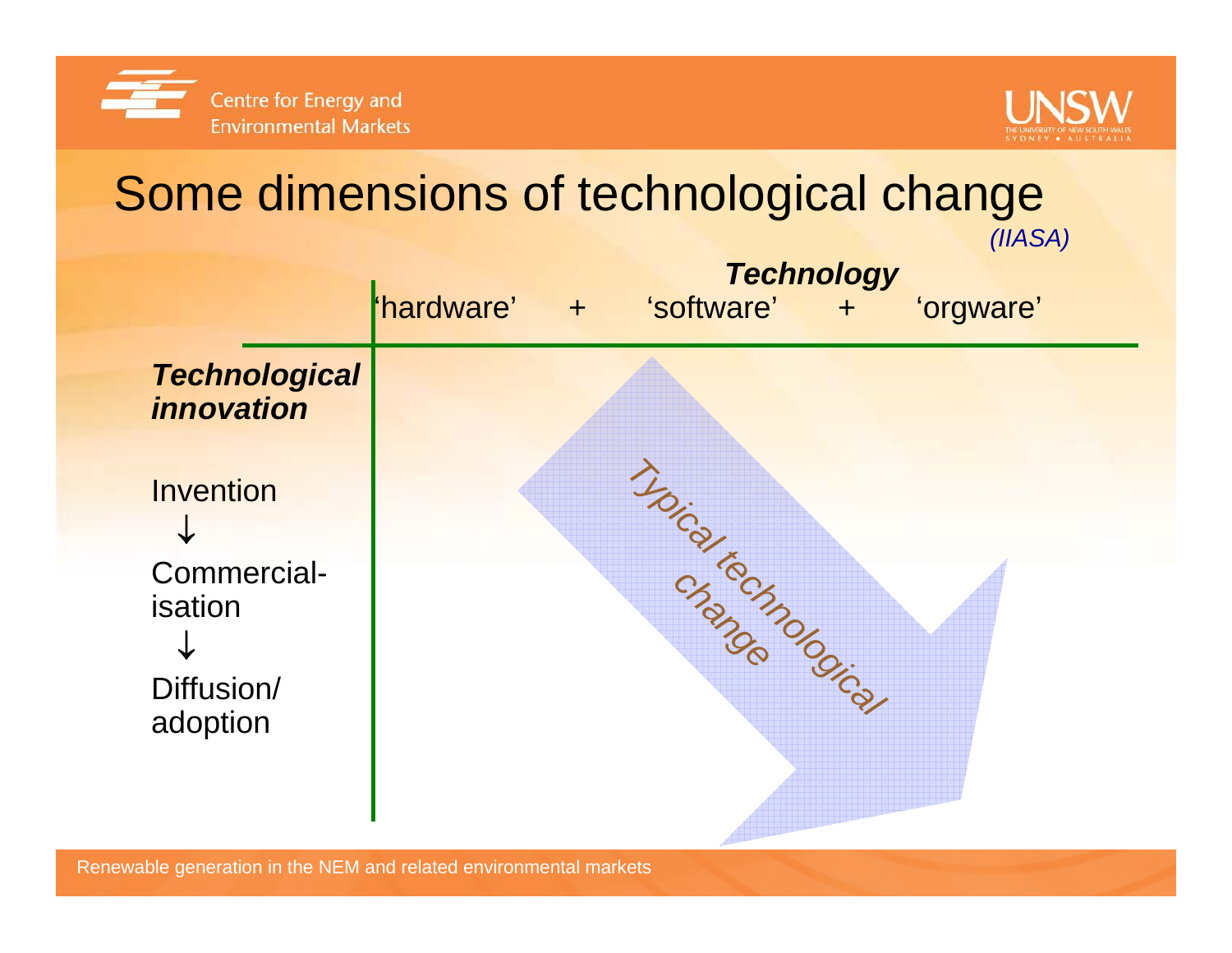

# The need for innovation policy

- Technological change is too important to leave to:
	- *Imperfect markets*: currently have severe climate *externality* failings, generally under-deliver R&D, more systemic problems too..
	- *Technology 'champions'*: dangers of undue techno-optimism
- **Government policy roles in:** 
	- *Invention*: support R&D into promising socially beneficial yet unproven technologies
	- *Commercialisation***: support demonstration and initial deployment of promising, technically proven, technologies**
	- *Diffusion/Adoption:* **ensure markets reflect societal prefs**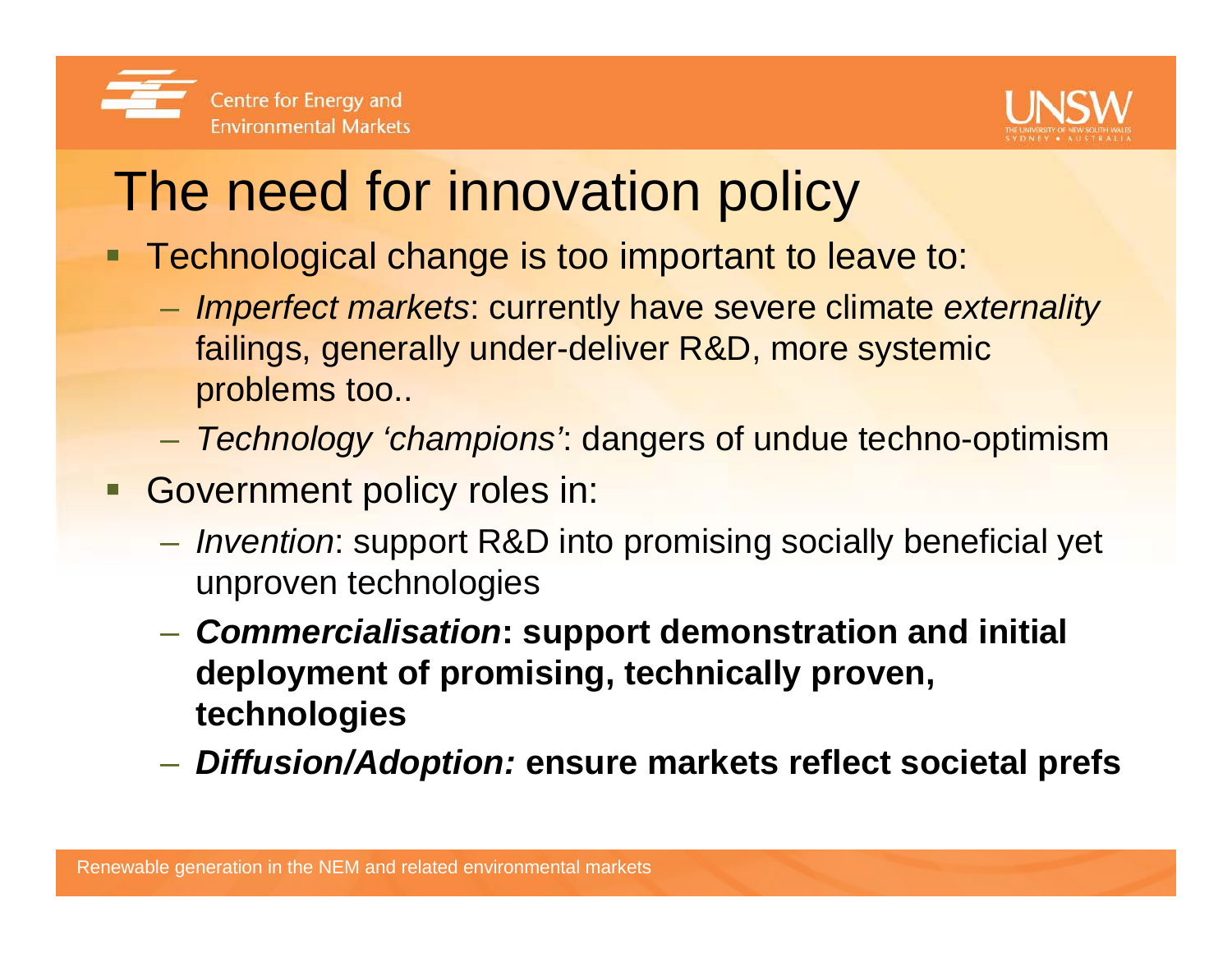



# Federal Government technology assessment

О Not clear what criteria applied, process by which established

| Market leader                                        | <b>Fast follower</b>                                                            | <b>Reserve</b>                                                                       |  |  |  |  |  |  |
|------------------------------------------------------|---------------------------------------------------------------------------------|--------------------------------------------------------------------------------------|--|--|--|--|--|--|
| Play a leading role in<br>international R&D efforts. | Strongly position Australia<br>to follow international<br>developments quickly. | Position Australia to monitor<br>international developments<br>and follow as needed. |  |  |  |  |  |  |
| <b>Energy supply technologies</b>                    |                                                                                 |                                                                                      |  |  |  |  |  |  |
| Advanced brown coal                                  | Advanced black coal                                                             | Hydrogen                                                                             |  |  |  |  |  |  |
| Geosequestration                                     | Natural gas                                                                     | Tidal                                                                                |  |  |  |  |  |  |
| Hot dry rocks                                        | Wind                                                                            | Large-scale hydro                                                                    |  |  |  |  |  |  |
| Photovoltaics                                        | <b>Biomass</b>                                                                  | Nuclear                                                                              |  |  |  |  |  |  |
| Remote area power systems                            | Wave                                                                            |                                                                                      |  |  |  |  |  |  |
|                                                      |                                                                                 |                                                                                      |  |  |  |  |  |  |
| Coal mining and extraction                           |                                                                                 |                                                                                      |  |  |  |  |  |  |
| <b>Energy demand technologies</b>                    |                                                                                 |                                                                                      |  |  |  |  |  |  |
| Solid Oxide Fuel Cells                               | Intelligent transport systems                                                   | Other fuel cells                                                                     |  |  |  |  |  |  |
|                                                      | Energy efficiency                                                               |                                                                                      |  |  |  |  |  |  |
|                                                      | Advanced conventional<br>vehicles                                               |                                                                                      |  |  |  |  |  |  |

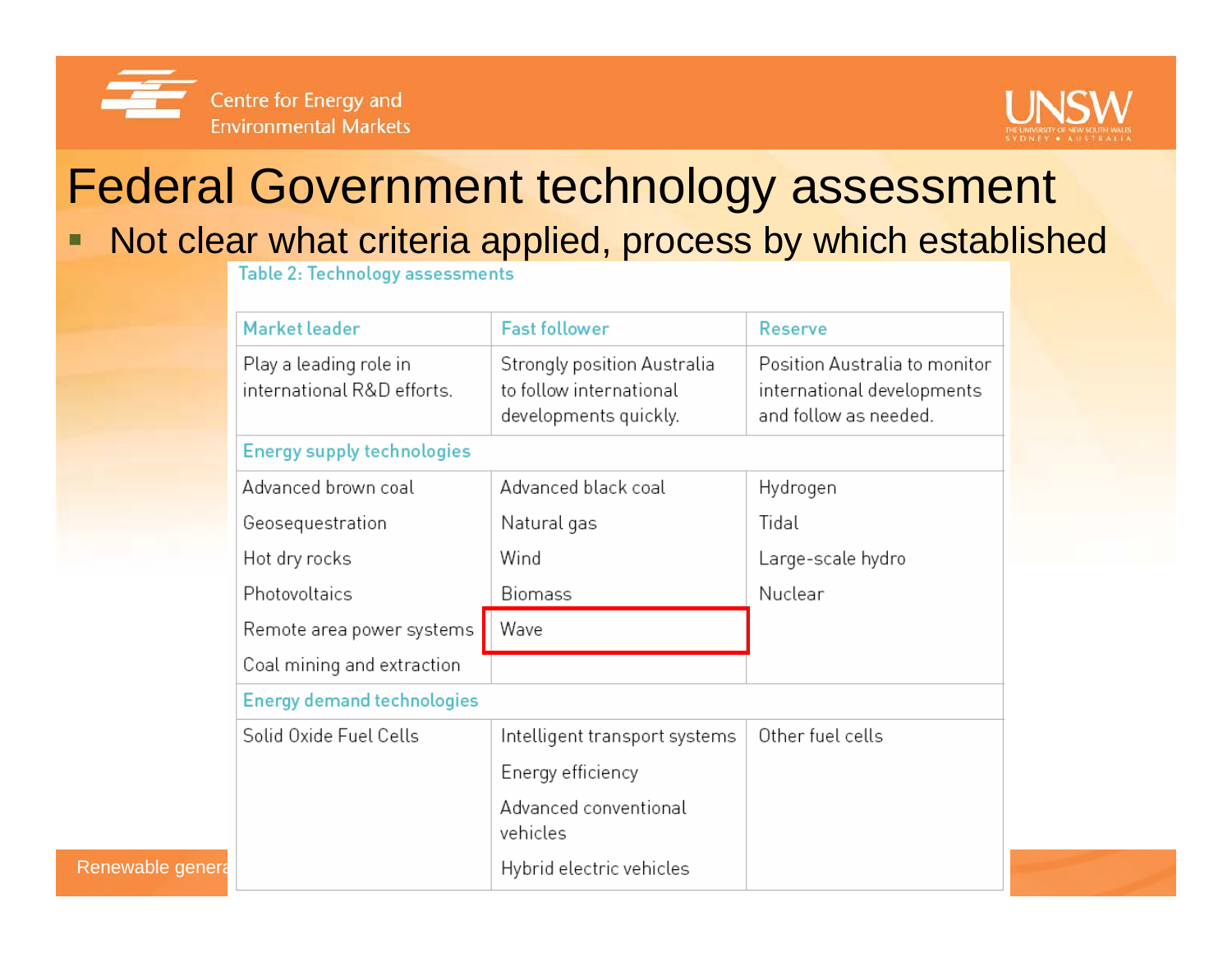

# Australia's current innovation policy

- $\blacksquare$  Climate change + energy initiatives *White Paper, 2004*
	- \$500m low emissions technology demonstration fund
	- \$100m renewable energy development initiative
	- \$75m solar cities
	- **\$27m on low emission technology and abatement**
	- $\mathcal{L}_{\mathcal{A}}$ **- \$13m on local greenhouse action**
	- –- \$20m on advanced energy storage technologies for electricity from intermittent sources
	- \$14m to develop wind forecasting system
	- Improving grid accessibility
	- –**Continue with present MRET**
	- **No Emissions Trading or Carbon taxes**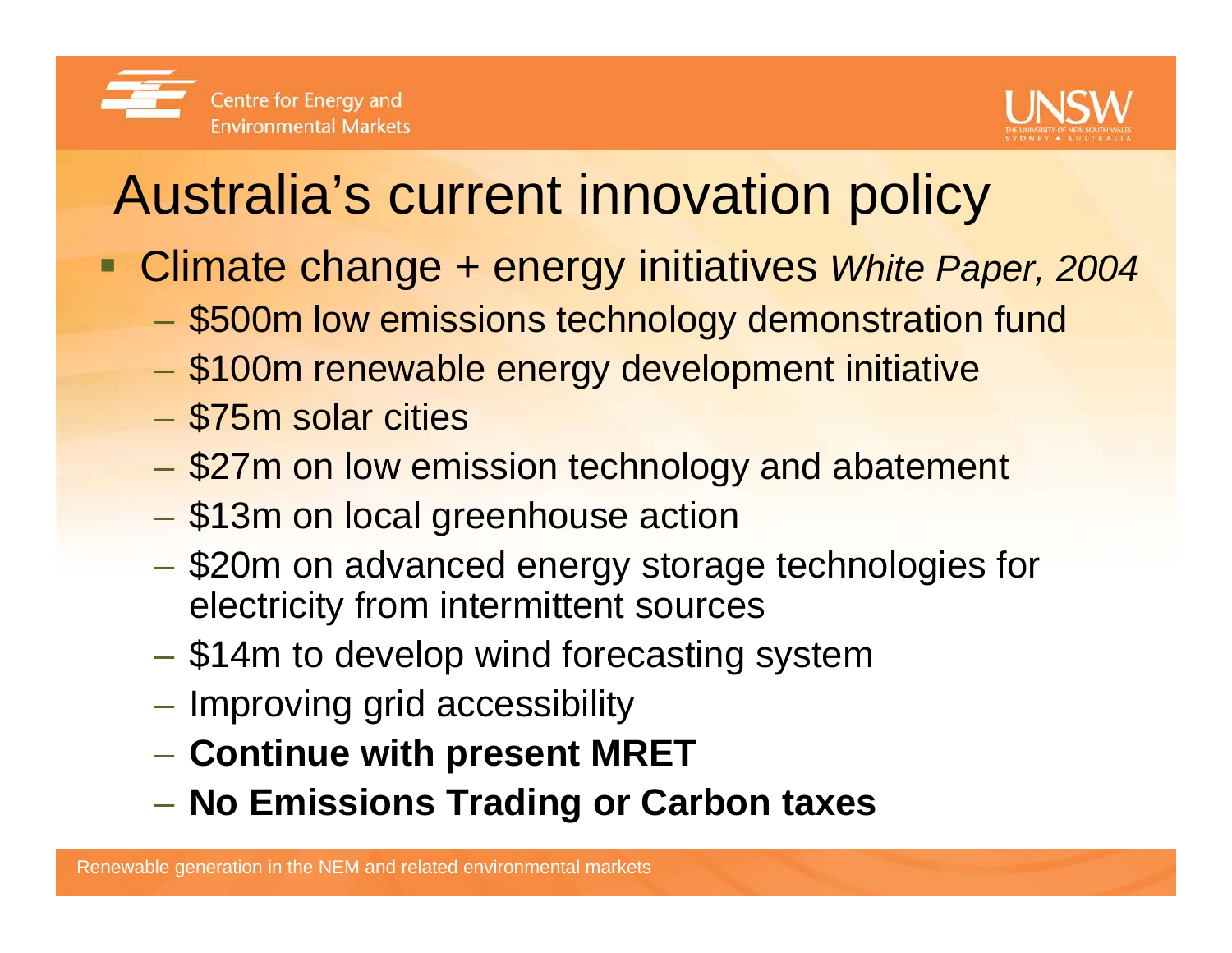



# The market for demonstration funds…

- **REDI Merit Criteria** 
	- $\mathcal{L}_{\mathcal{A}}$ management capability of the customer
	- $\mathcal{L}_{\mathcal{A}}$ - commercial potential of the project
	- $\mathcal{L}_{\mathcal{A}}$ – technical strength of the project and the technical capability and resources available to the customer
	- $-$  extent to which the project is likely to  $\,$ provide national benefits
	- $\mathcal{L}_{\mathcal{A}}$  $-$  the need for funding
	- $\mathcal{L}_{\mathcal{A}}$ potential for greenhouse gas abatement.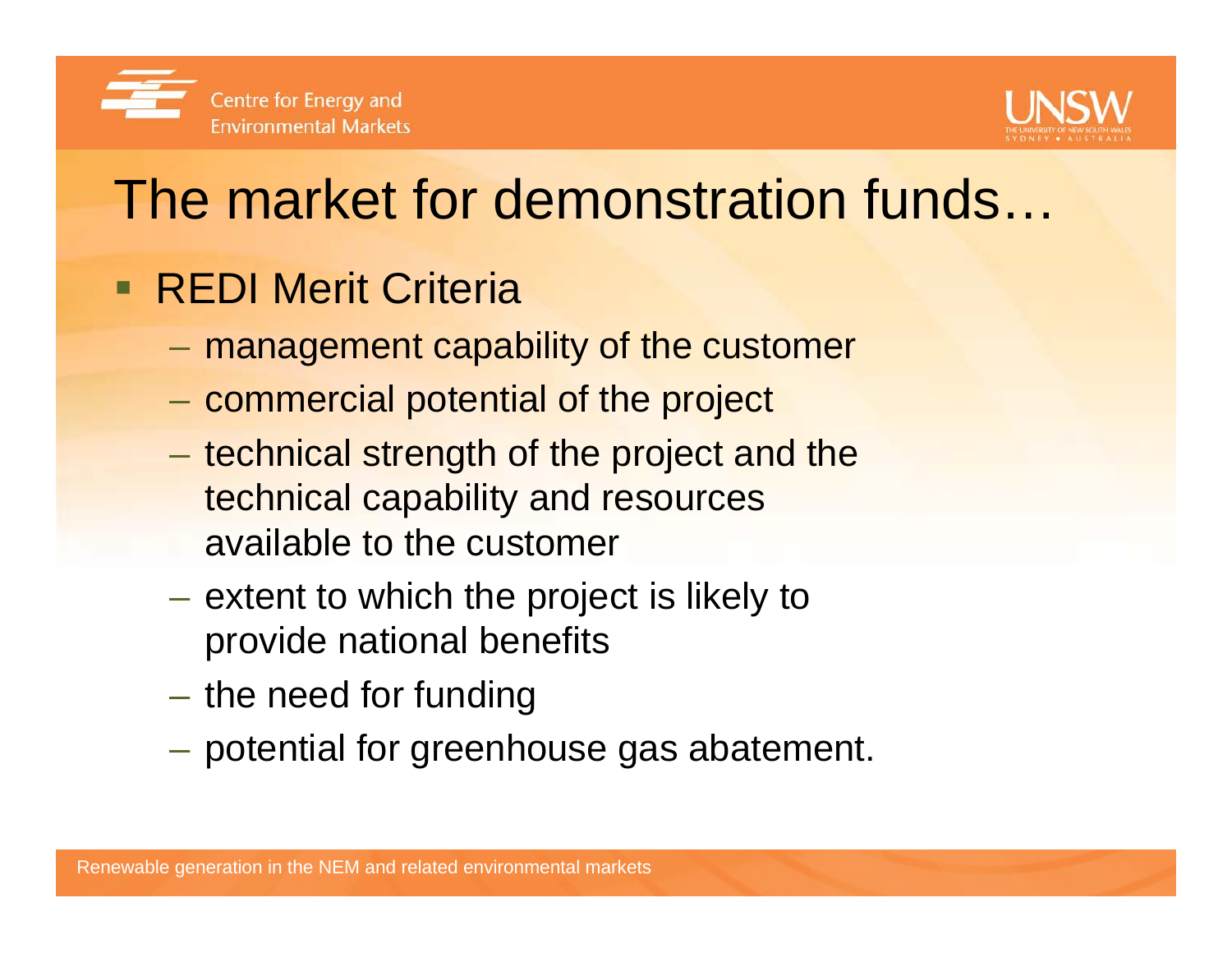



#### For commercial renewables, potentially many markets…

#### **Electricity Spot Market Derivatives Markets**



#### Carbon markets…..



Renewable generation in the NEM and related environmental markets



#### Renewable Energy **Markets**

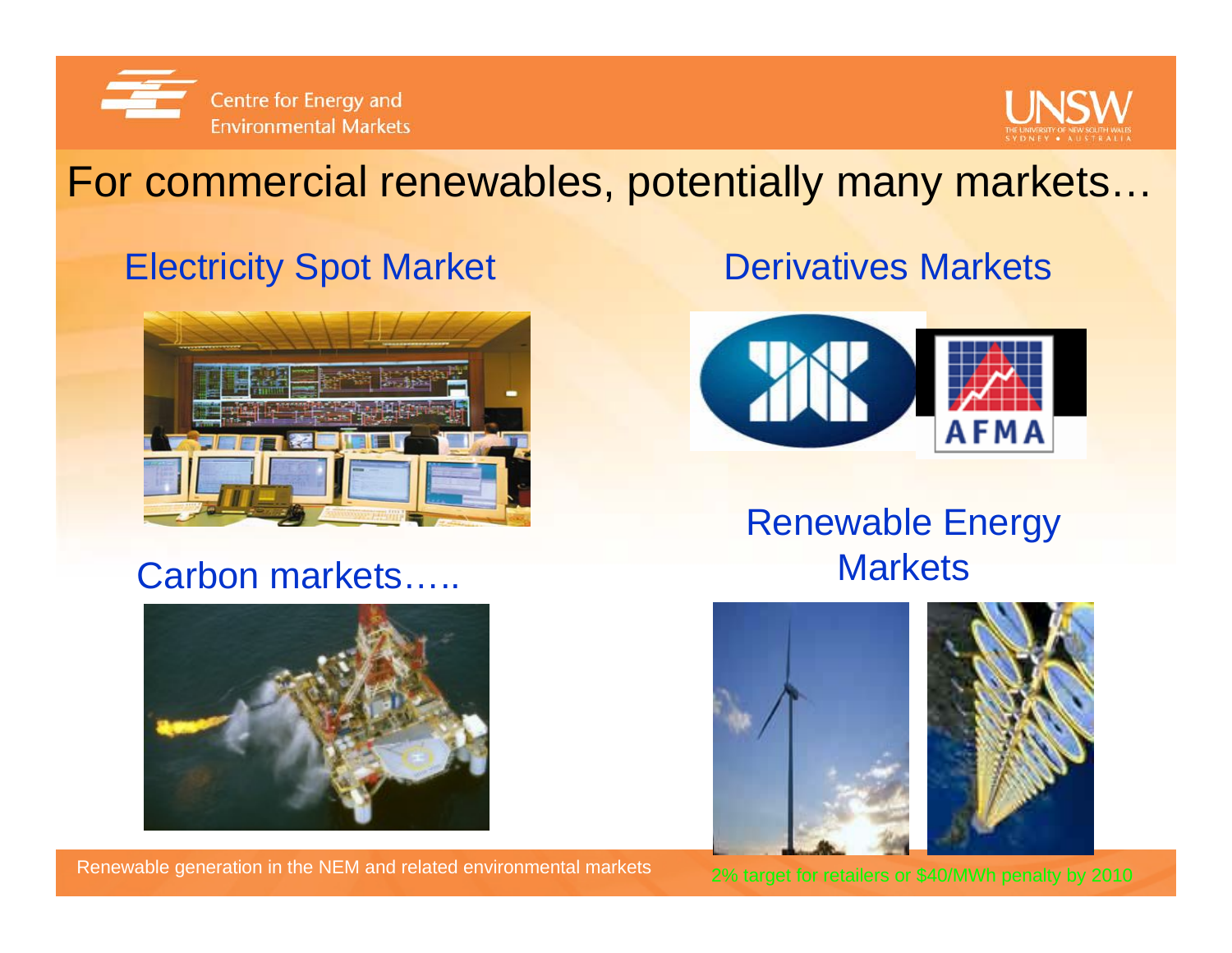



# Australia's National Electricity Market

- **NEM covers all participating states:** 
	- $\mathcal{L}_{\mathcal{A}}$ A multi-region pool
	- $\mathcal{L}_{\mathcal{A}}$  Ancillary services, spot market & projections
		- **NEM doesn't formally include forward markets**
	- Operated by NEMMCO (owned by states)
- **Compulsory participants in NEM:** 
	- –All dispatchable generators & links > 30 MW
	- –Network service providers & retailers
	- –Contestable consumers may buy from NEM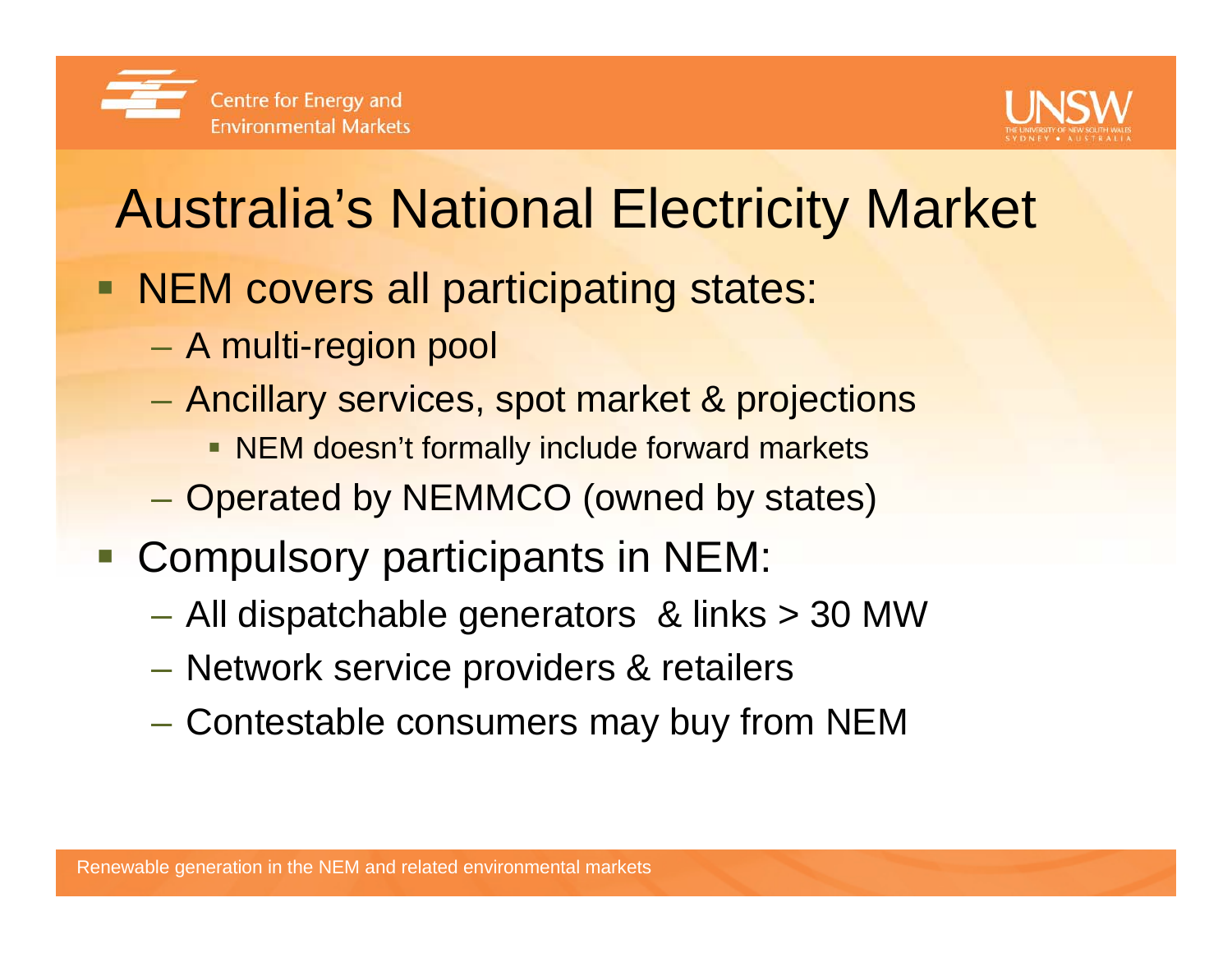

# Scope of the NEM

- Queensland
- New South Wales & ACT
- Victoria
- South Australia
- Tasmania (on connection to the mainland)

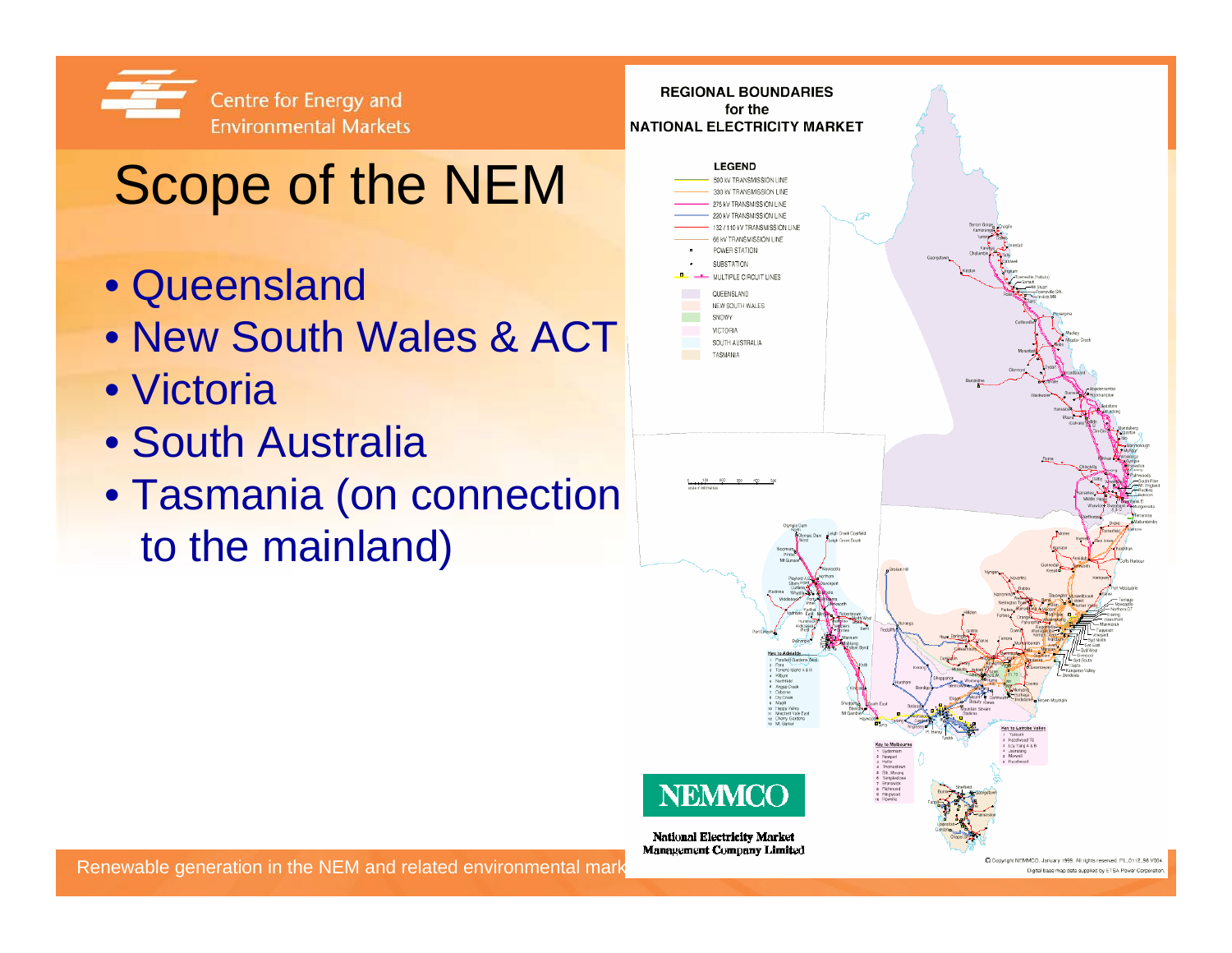



# Physical context for intermittent renewables power system integration

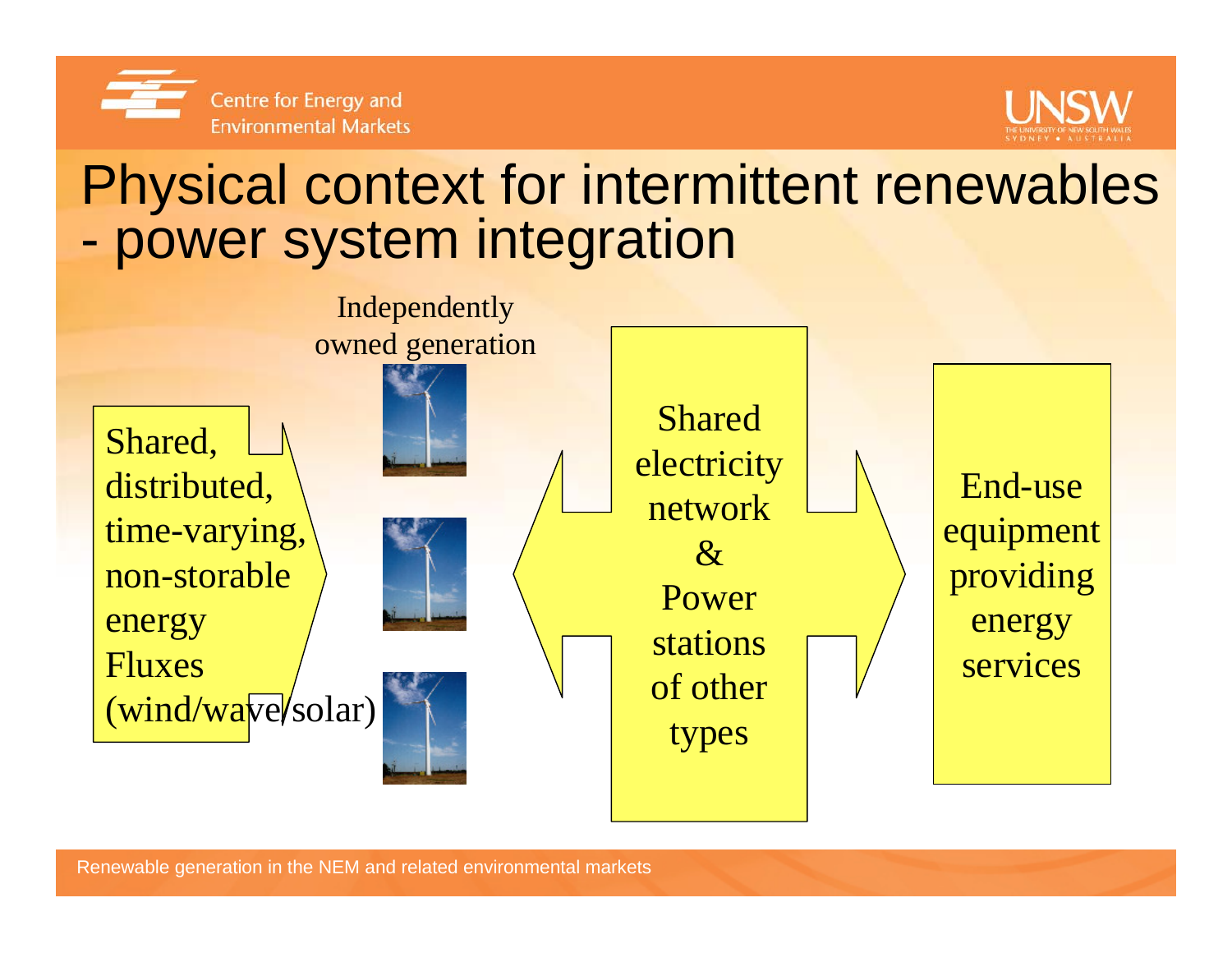



# Commercial context for intermittent renewables power system integration in NEM

**Renewable** generators & other power stations (sellers)

**National Electricity Market** *Commercial activities:*

- *Spot market*
- *Derivative markets*
- *Ancillary services markets*
- *Network charges*
- *REC market*
- *Carbon markets?Subject to constraints:*
- *Connection requirements*
- *Security requirements*
- *Regulatory requirements*

Retailers $\mathcal{R}_{\mathcal{I}}$ large end-users(buyers)

Renewable generation in the NEM and related environmental markets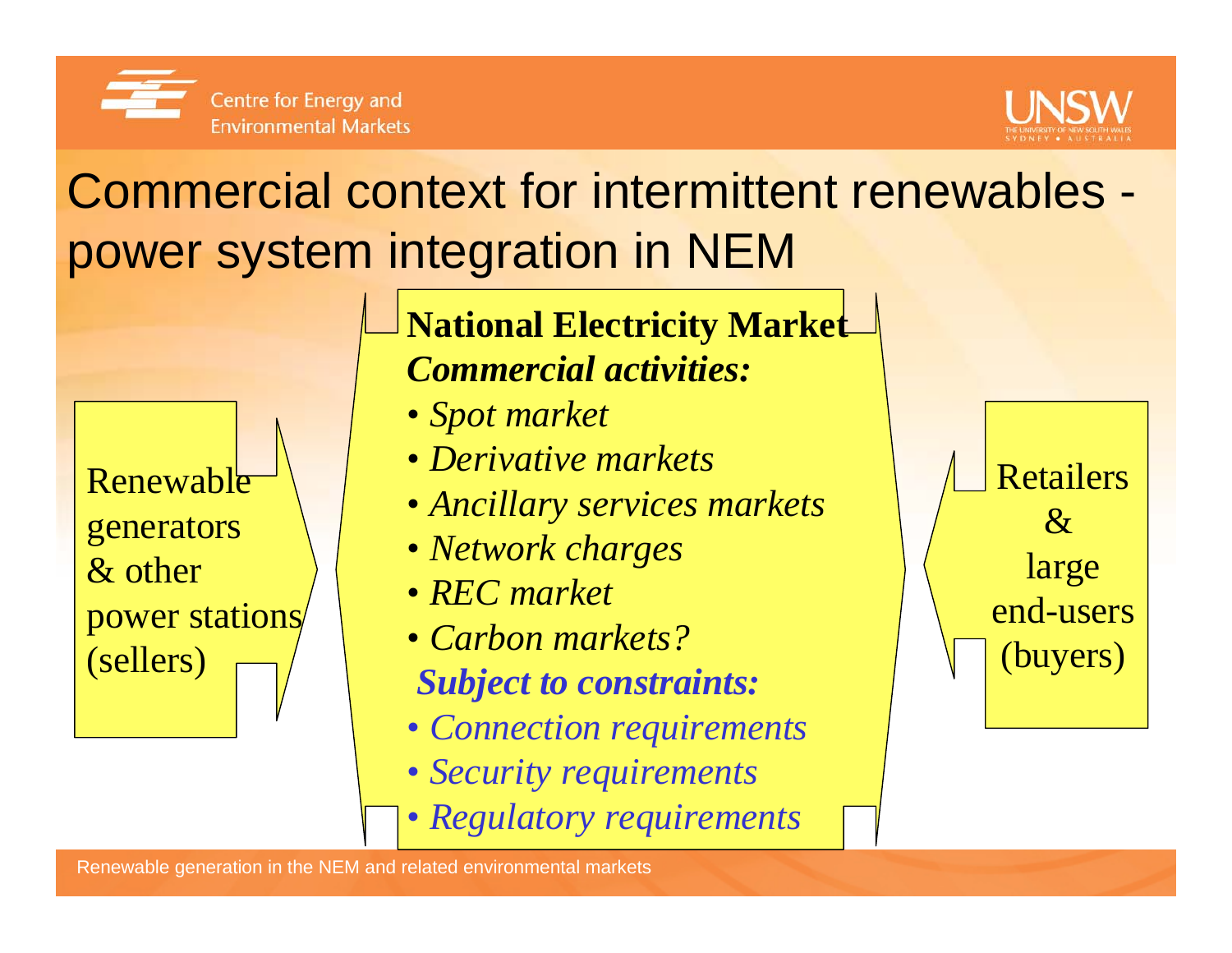



### Installed capacity mix

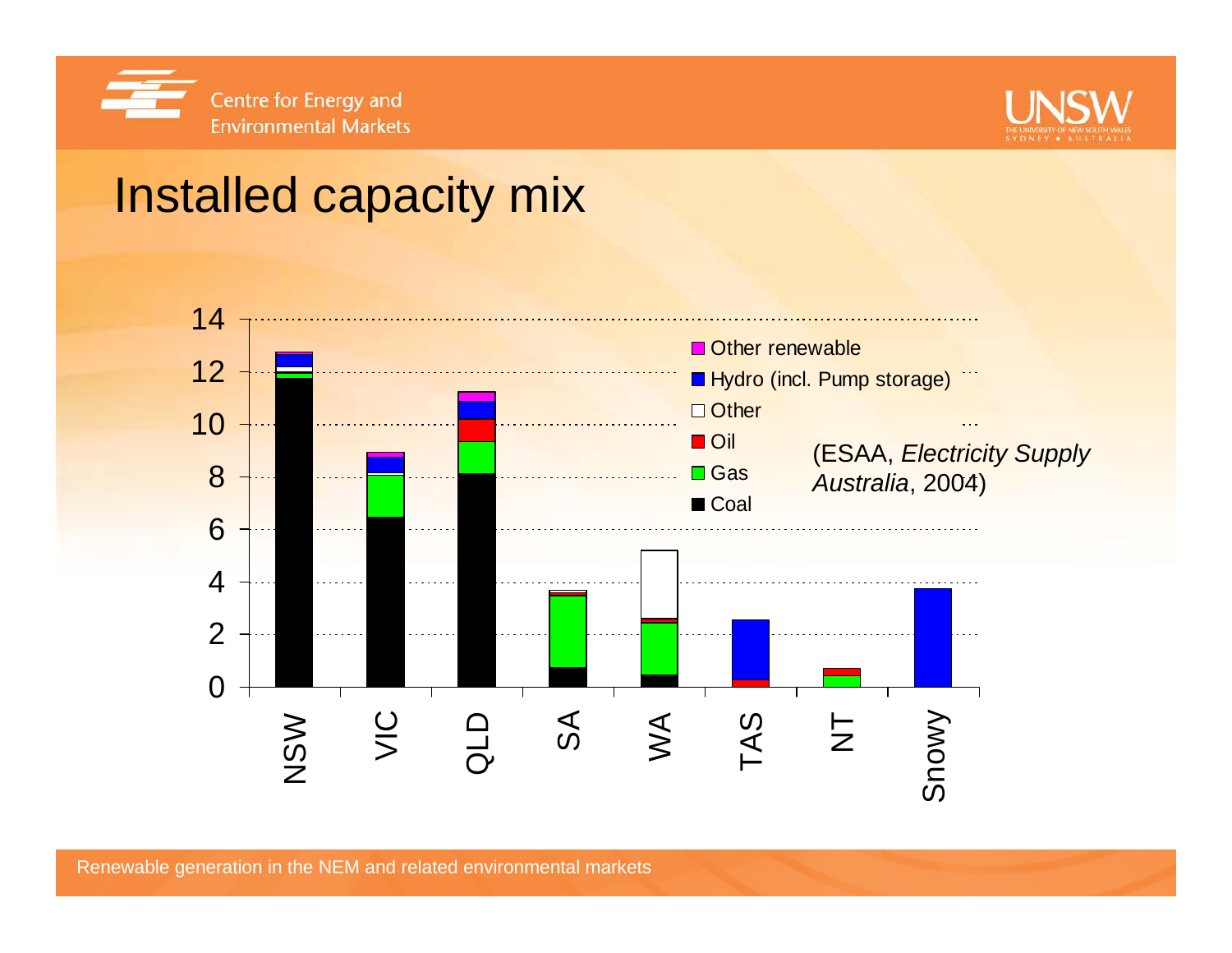



# Equal consideration – National Electricity Code

#### $\blacksquare$ **Objectives**

- $-$  Market should be competitive
- Customers should be able to choose with which supplier they trade
- Any person wishing to do so should be able to gain access to the interconnected T&D network
- A person wishing to enter the market should not be treated more or less favourably than incumbents
- $-$  A particular energy source or technology should not be  $\overline{\phantom{a}}$ treated more or less favourably than another energy source or technology
- $\overline{\mathbb{R}^n}$ However, hard to achieve in practice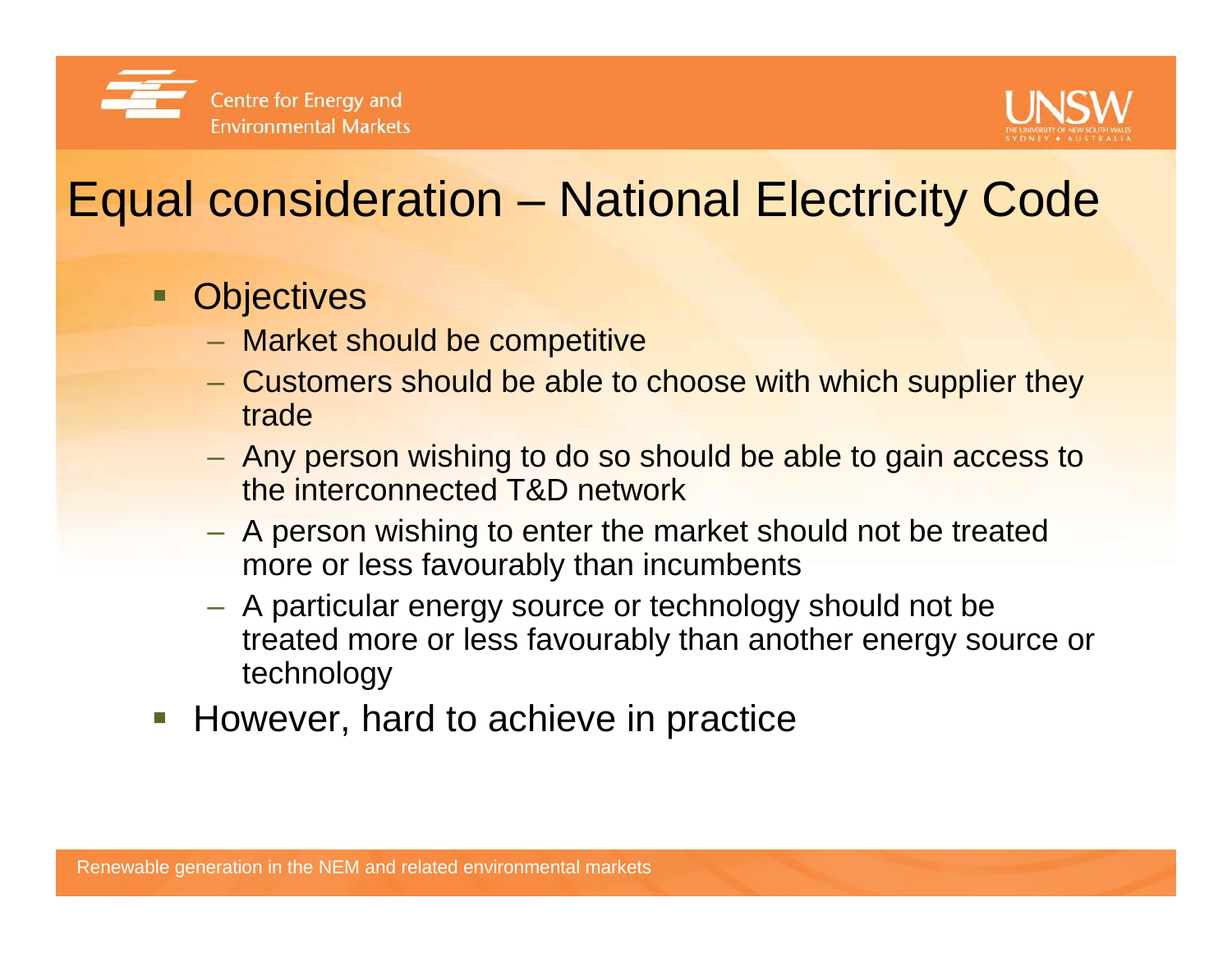



#### The competition - generator costs in Australia

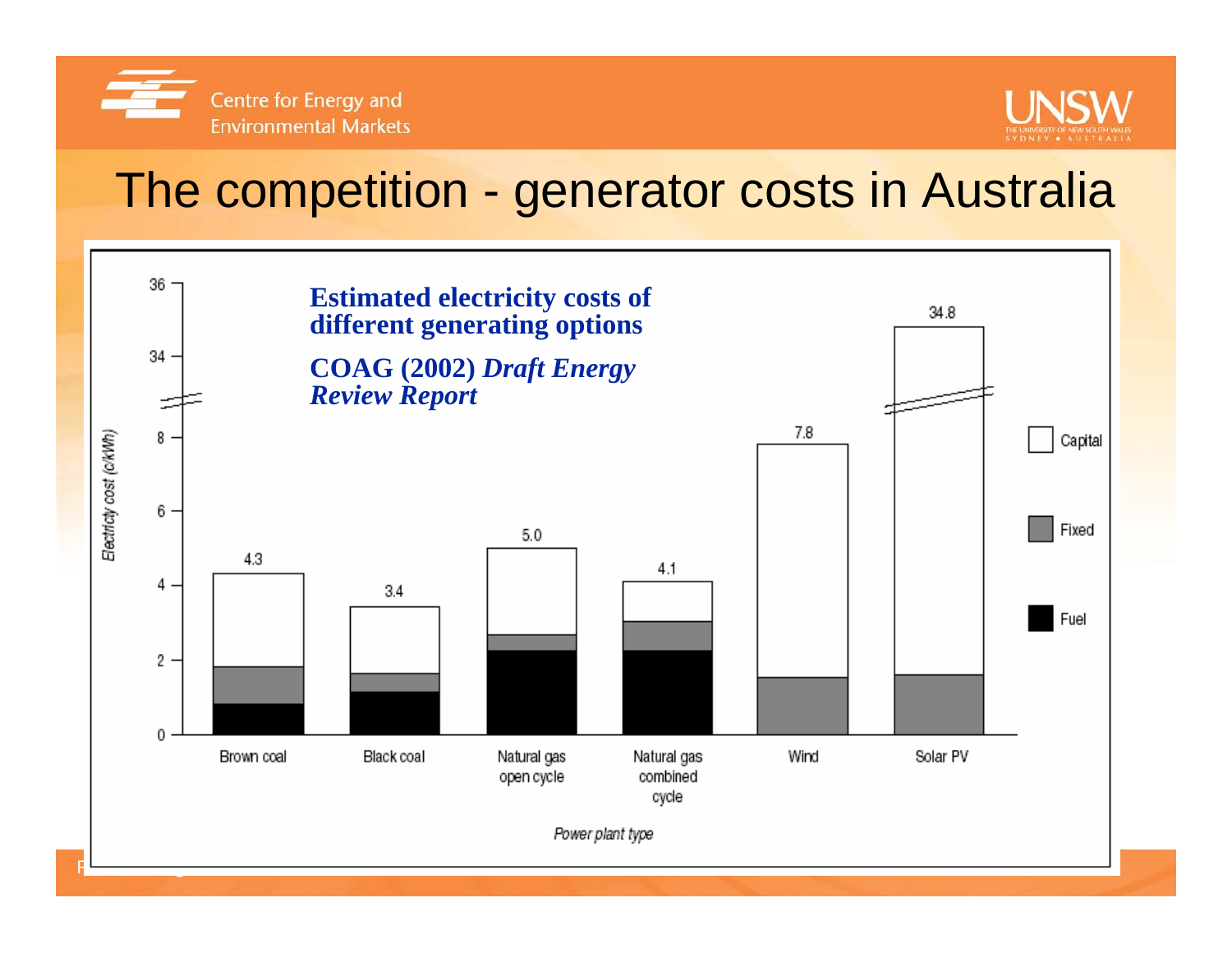



#### Gen. costs for baseload, intermediate + peak

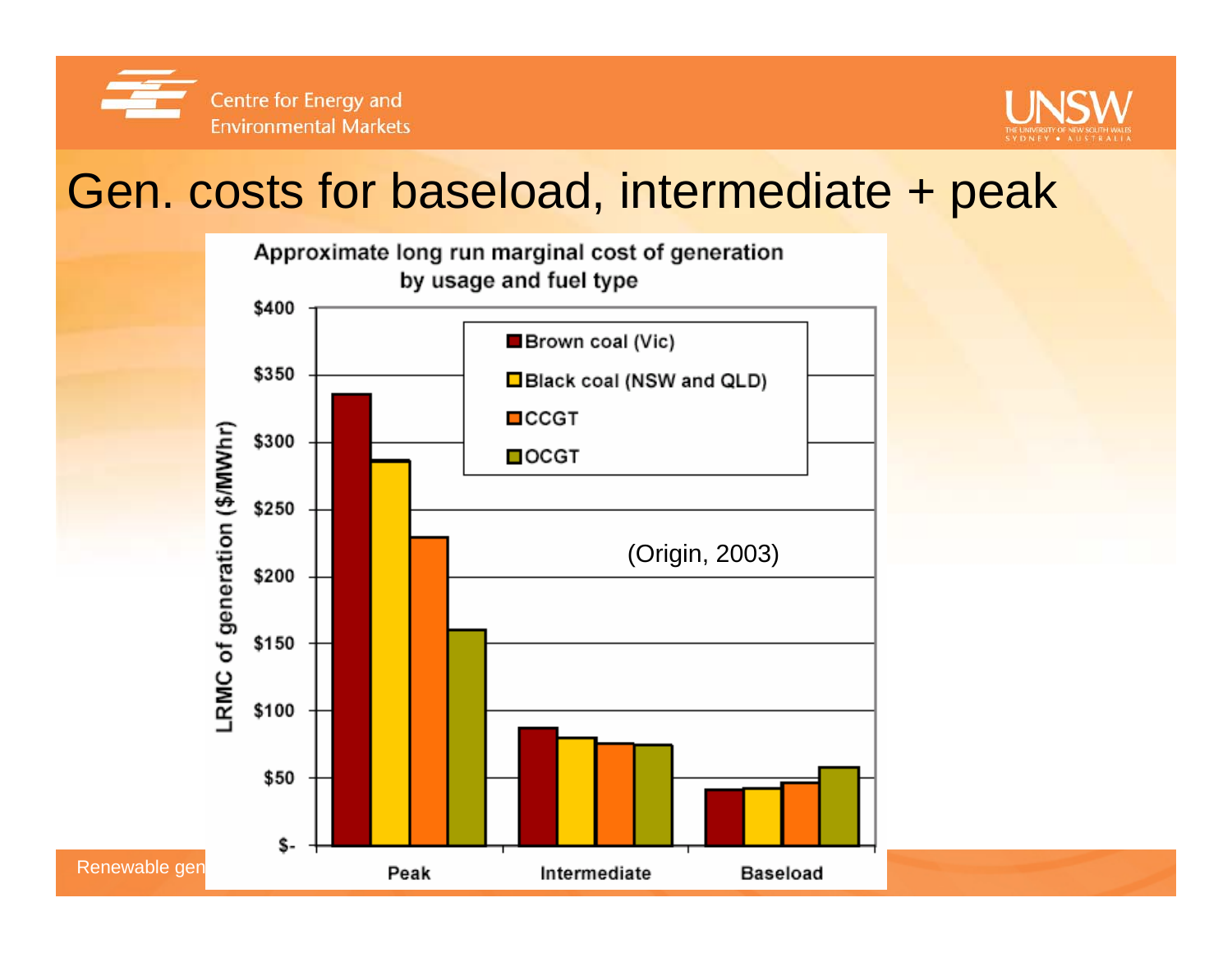



#### Weekly avg. NEM spot prices since market inception (NECA, 05Q1 Stats, 2005)

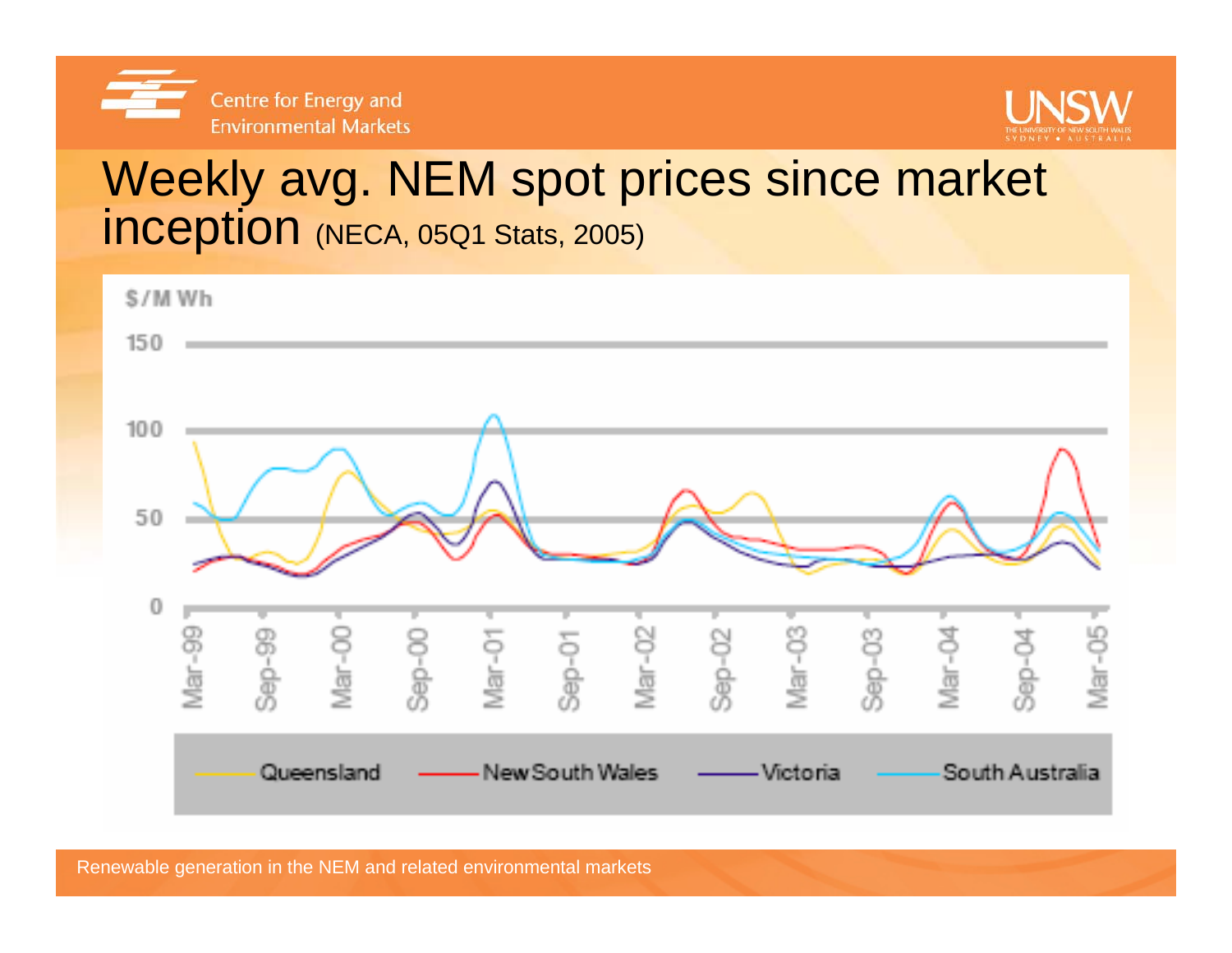



# Flat contract prices, Q1 2005

(NECA, 05Q1 Statistics, 2005)

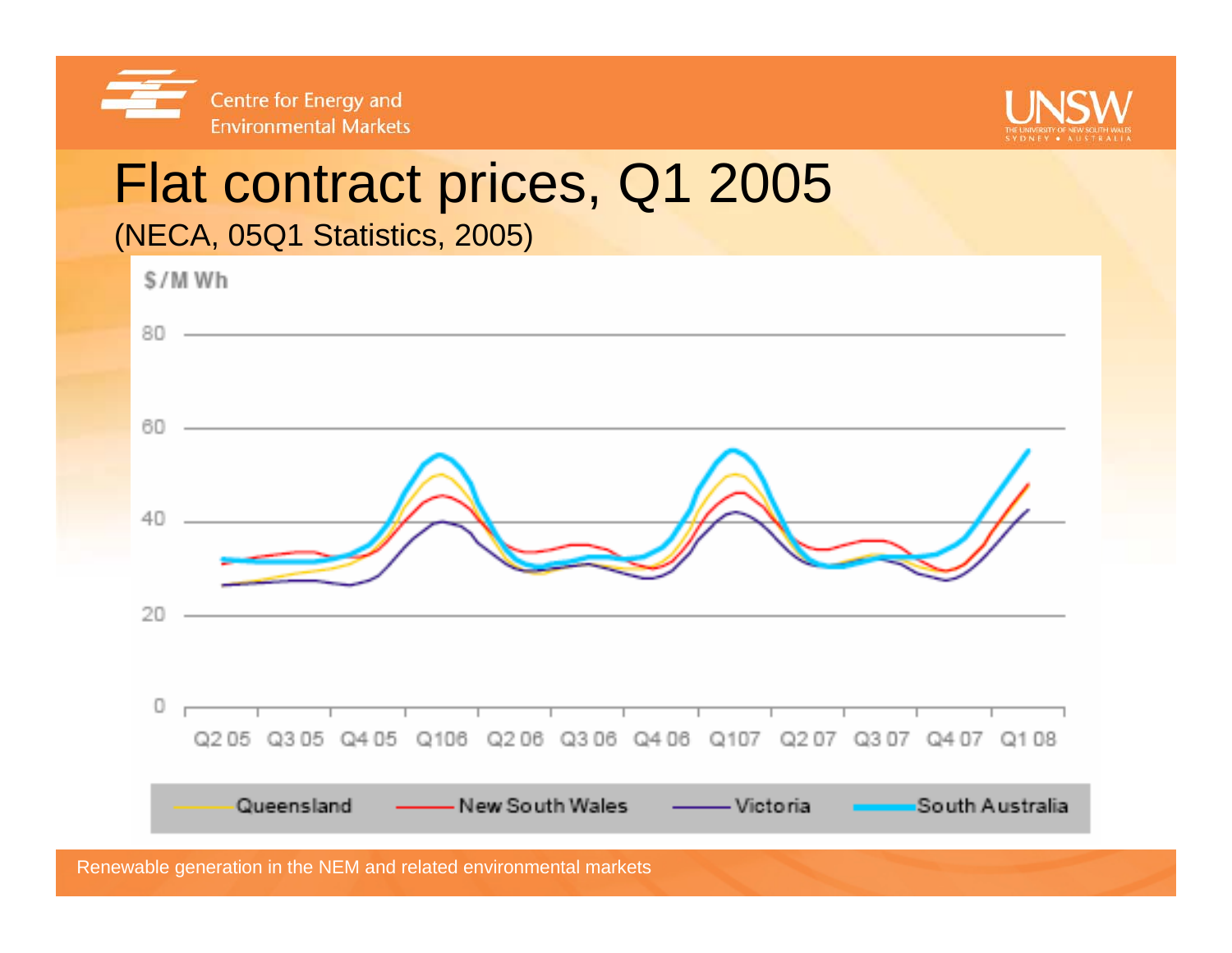



### Economics: International elec. prices (industrial)

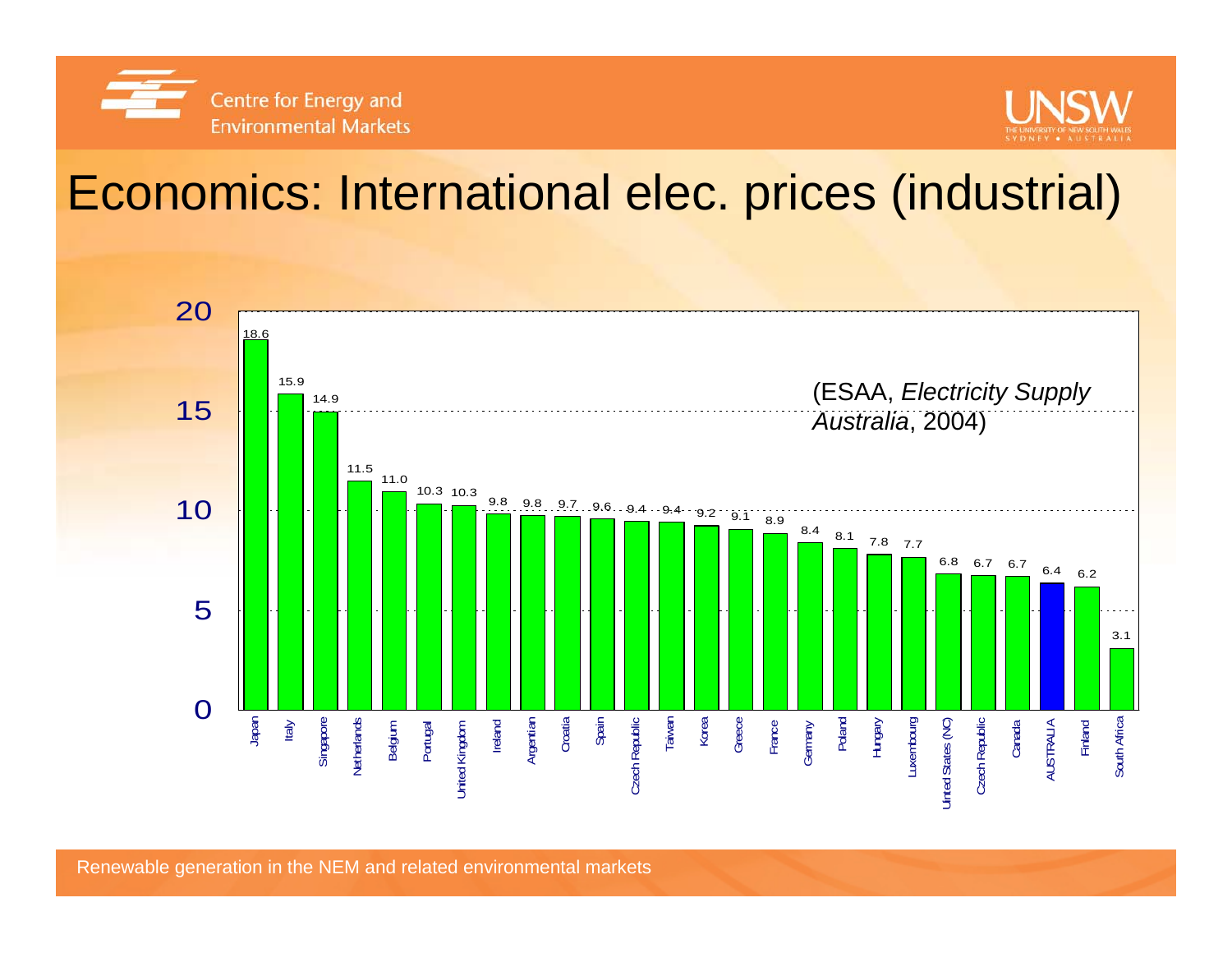



### Prices for energy commodities (BP 2005)

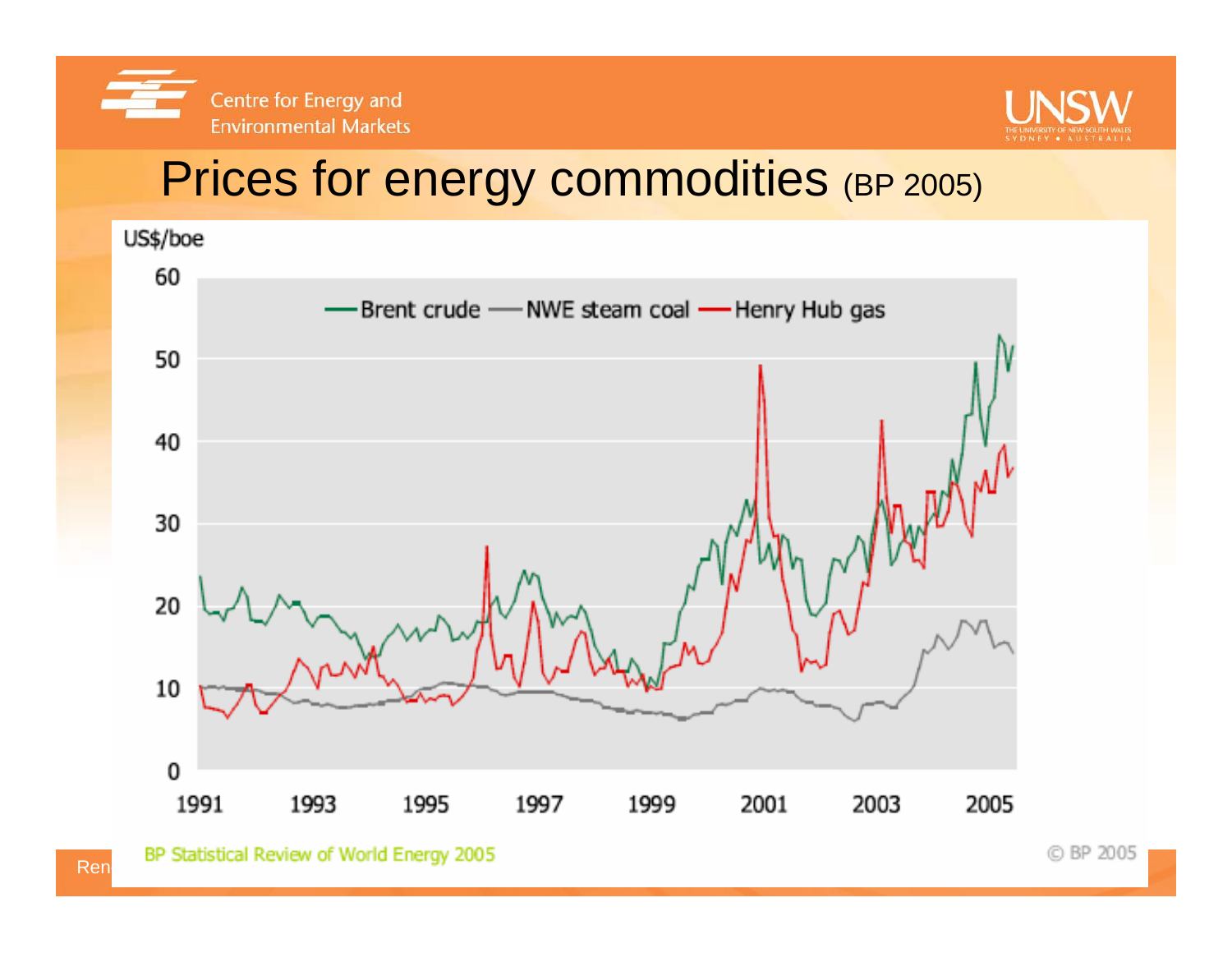



# Mandatory Renewable Energy Target



# **Renewable Energy (Electricity) Act 2000**

The objects of this Act are:

to encourage the additional generation of electricity (a) from renewable sources; and

to reduce emissions of greenhouse gases; and  $(b)$ 

to ensure that renewable energy sources are  $(c)$ ecologically sustainable.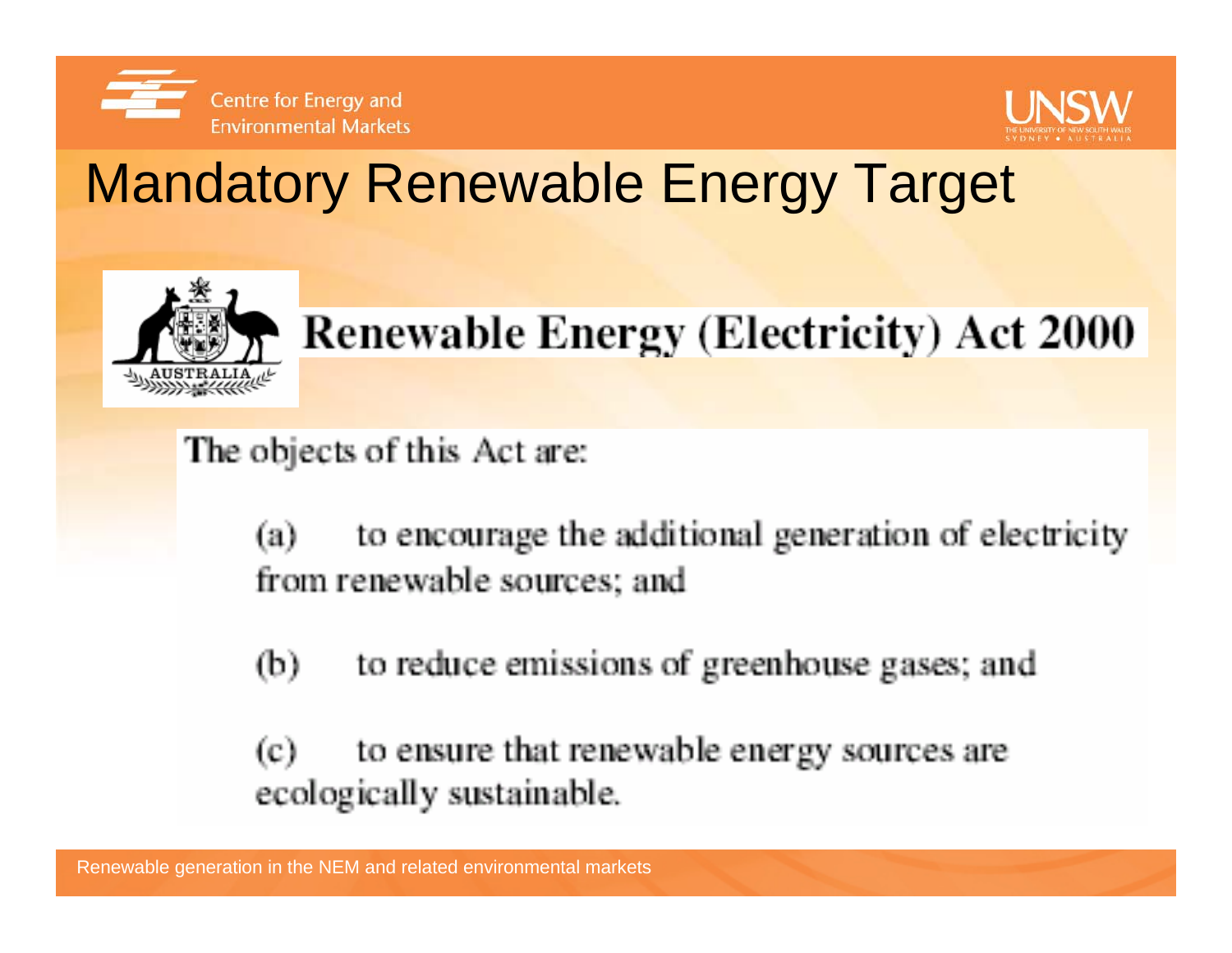



# Present MRET is just about finished

- The Federal Govt. has rejected key review finding of a higher target to 2020
- п BCSE estimates only approx. 700-800MW of new (post Jan04) projects required to meet existing target, and…
- о …project commitments > 500MW in 2004 leaves < 300MW new projects reqd

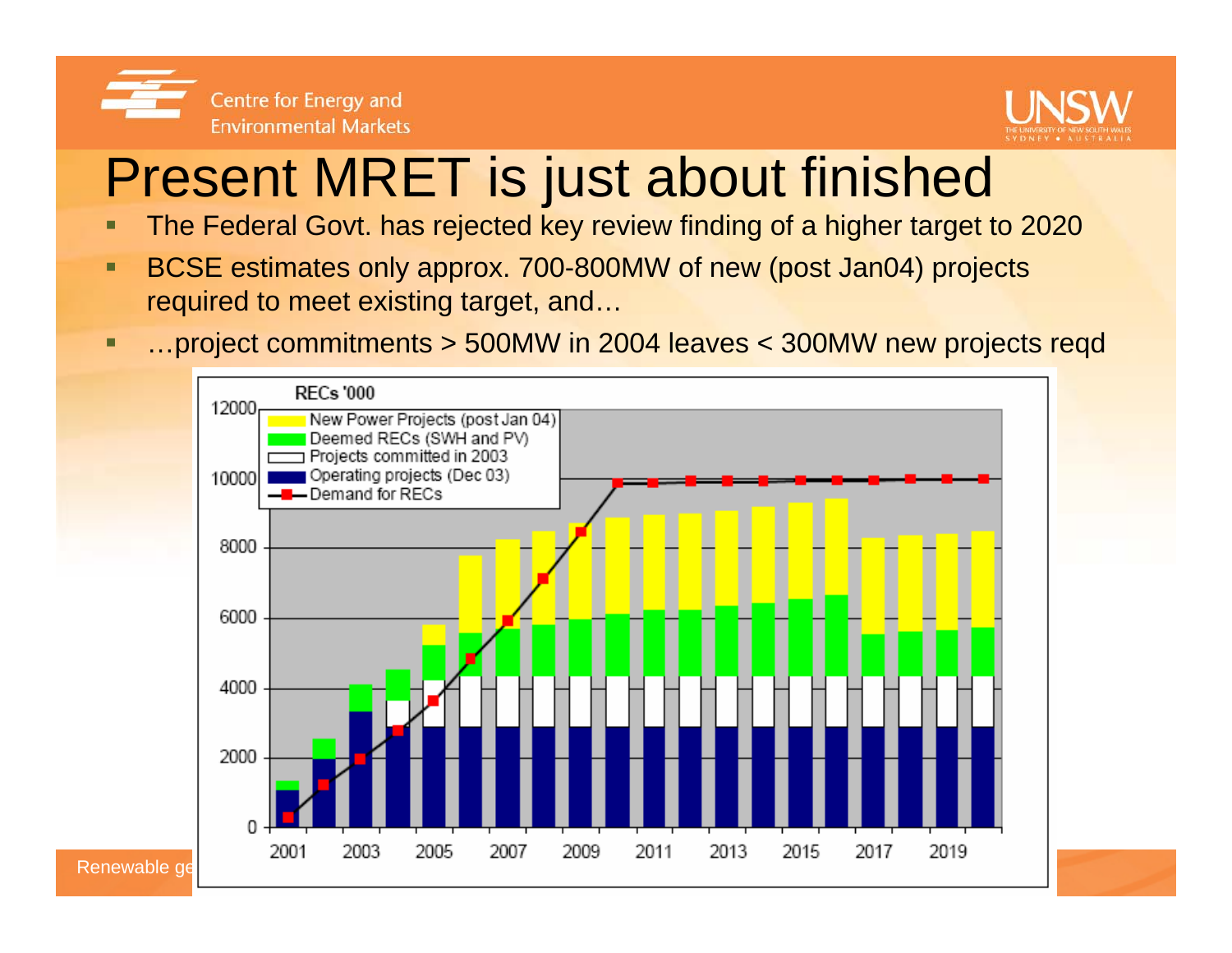



#### Some international renewable energy targets



Renewable generation in the NEM and related environmental markets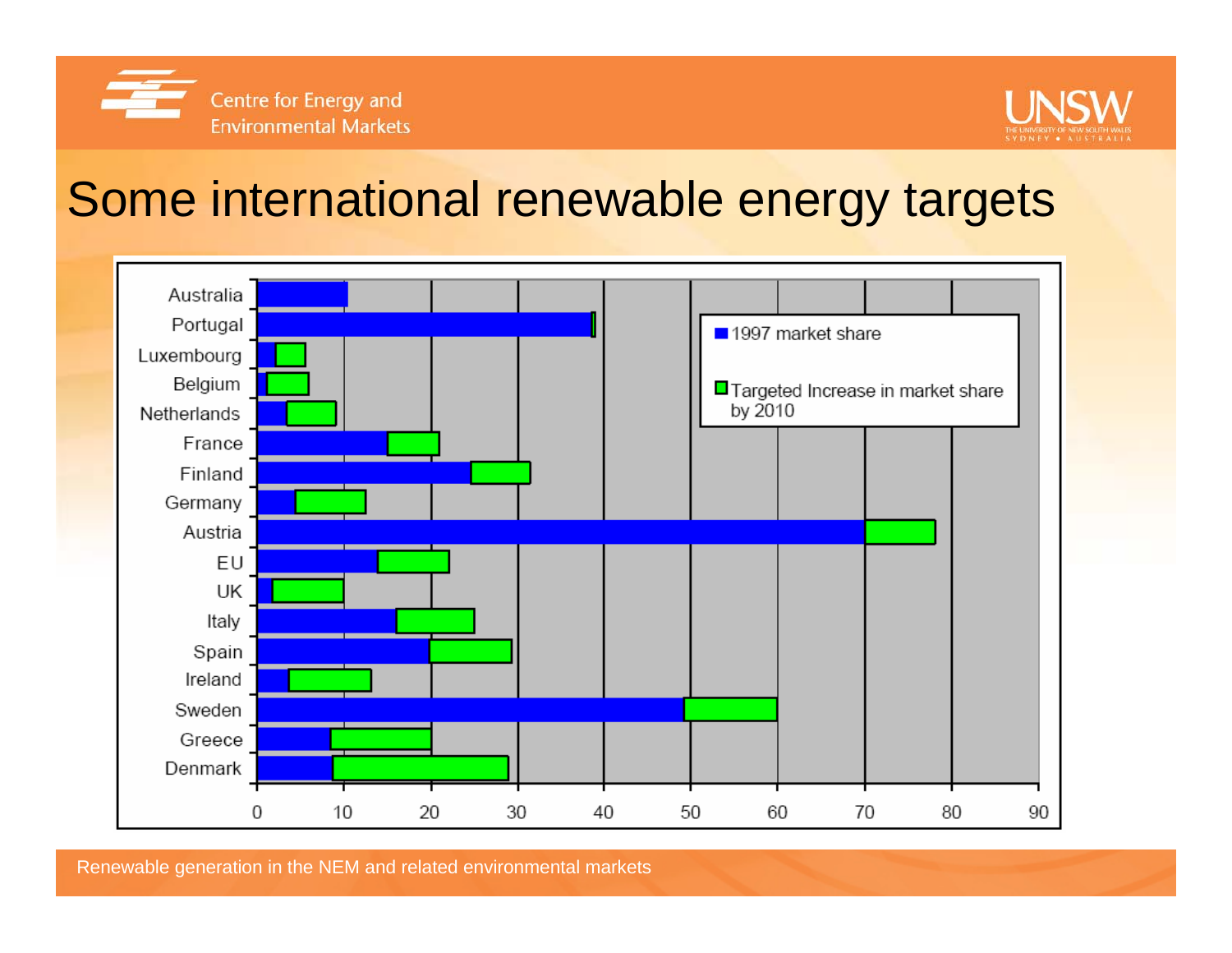



### Prediction of REC Prices (A\$/MWH) (ORER, 2003)

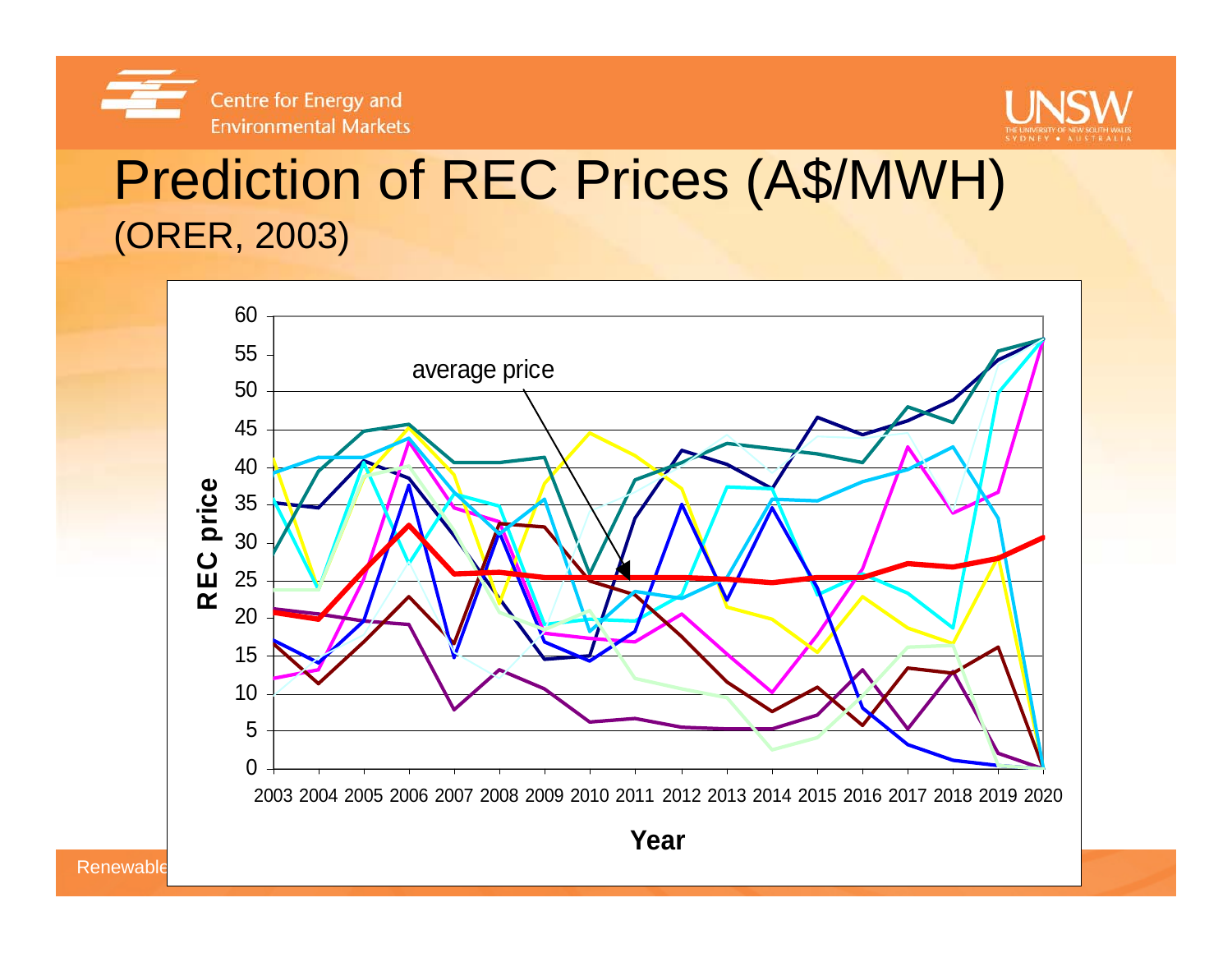



#### NSW Scheme – <sup>a</sup>'designer' carbon market

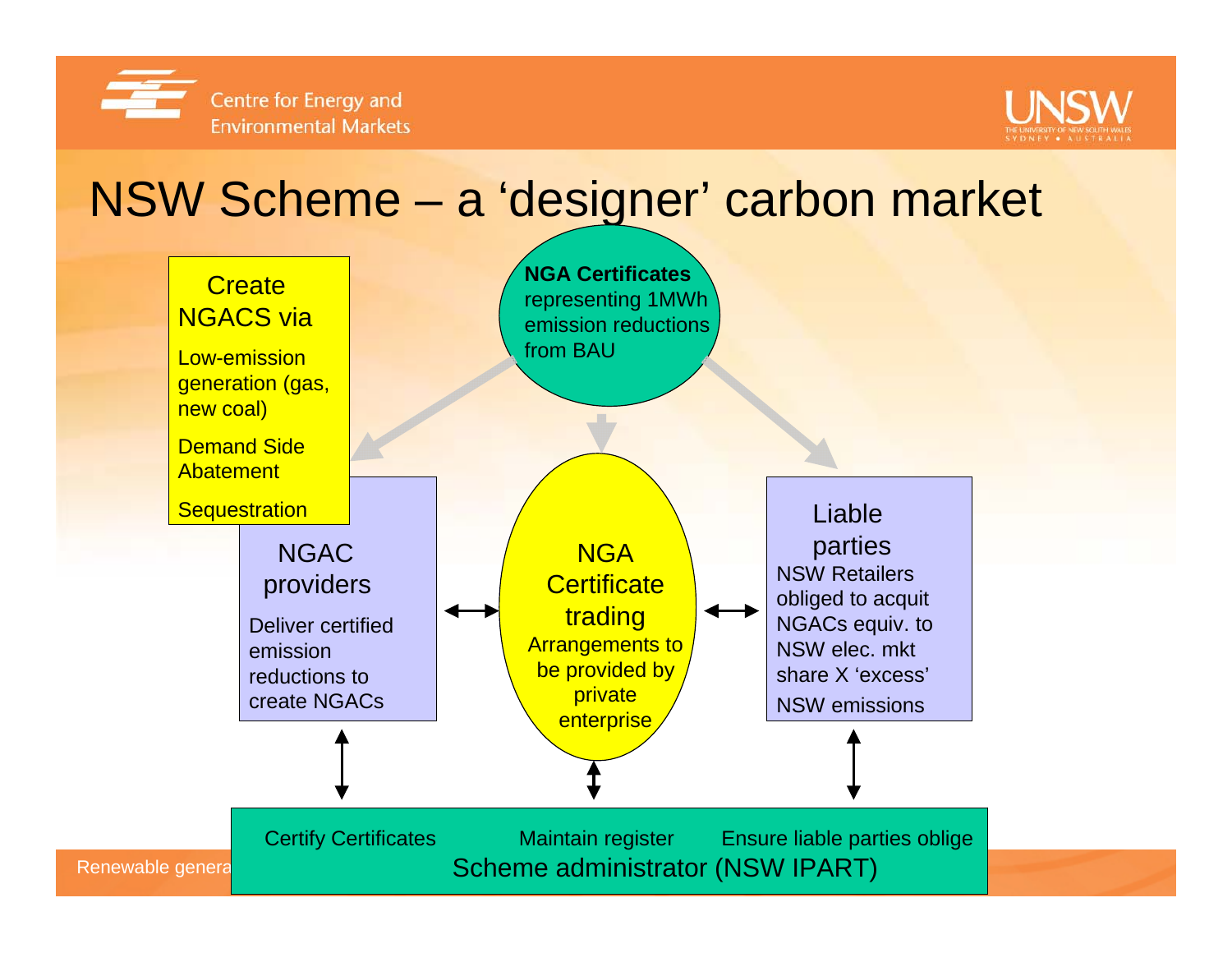



# Current prices for NGACs (AMFA, 2005)

**Non-Quorate (<5 contributors) on SOME contracts.**

#### **NSW Greenhouse Gas Abatement Certificate (or equivalent)**

| <b>Term</b>       | <b>Mean all Bids</b> | <b>Mean All Offers</b> | <b>Std Dev of Mids (All)</b> | <b>Number of Contributions</b><br><b>Received</b> |  |
|-------------------|----------------------|------------------------|------------------------------|---------------------------------------------------|--|
| Spot              | \$12.21              | \$12.59                | 0.14                         |                                                   |  |
| <b>Cal 05</b>     | \$12.59              | \$12.85                | 0.18                         |                                                   |  |
| Cal <sub>07</sub> | \$13.92              | \$14.49                | 0.28                         |                                                   |  |
| Cal 09            | \$14.90              | \$15.58                | 0.39                         |                                                   |  |
|                   |                      |                        |                              |                                                   |  |

Renewable generation in the NEM and related environmental markets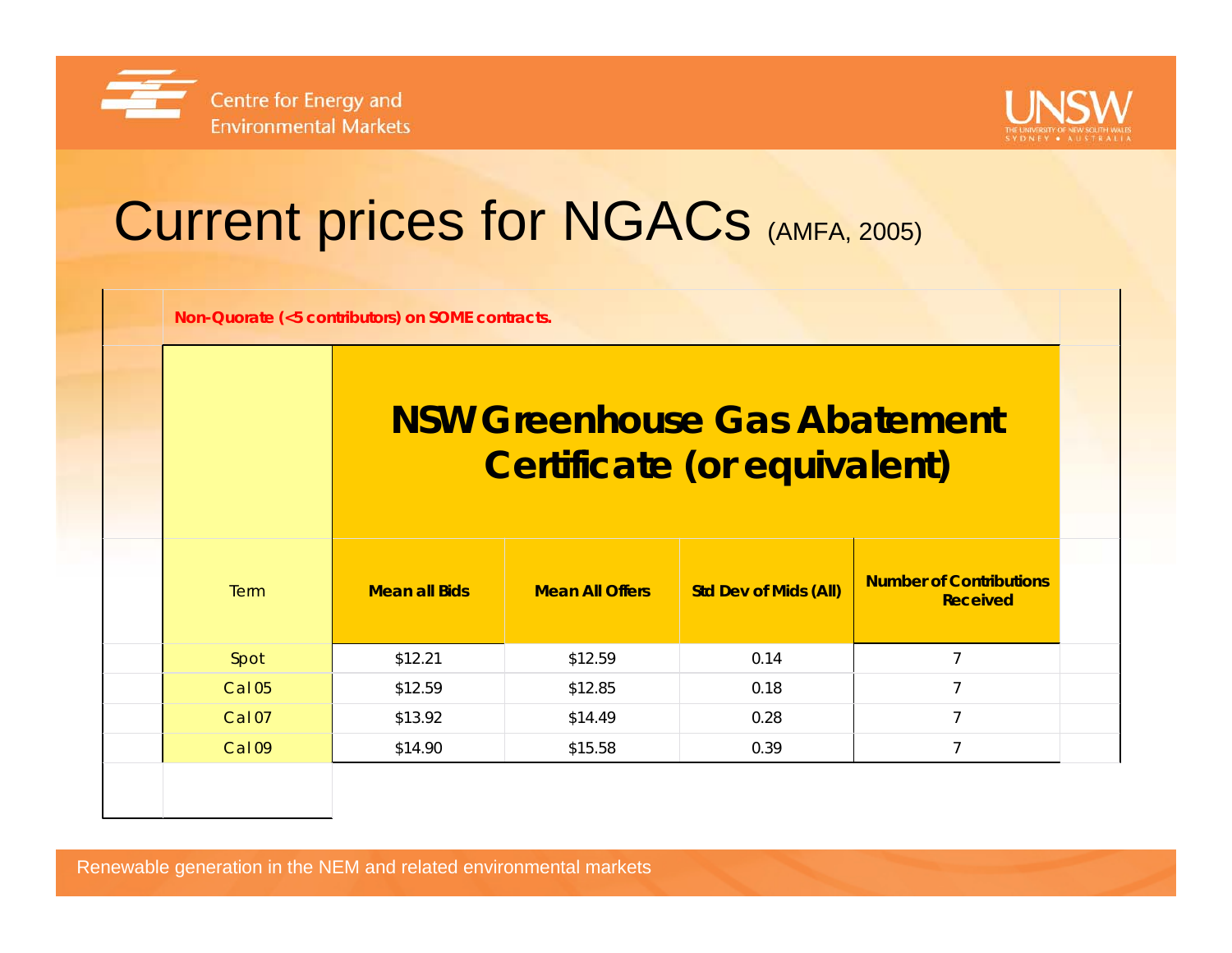



# Possible role of carbon tax / ETS